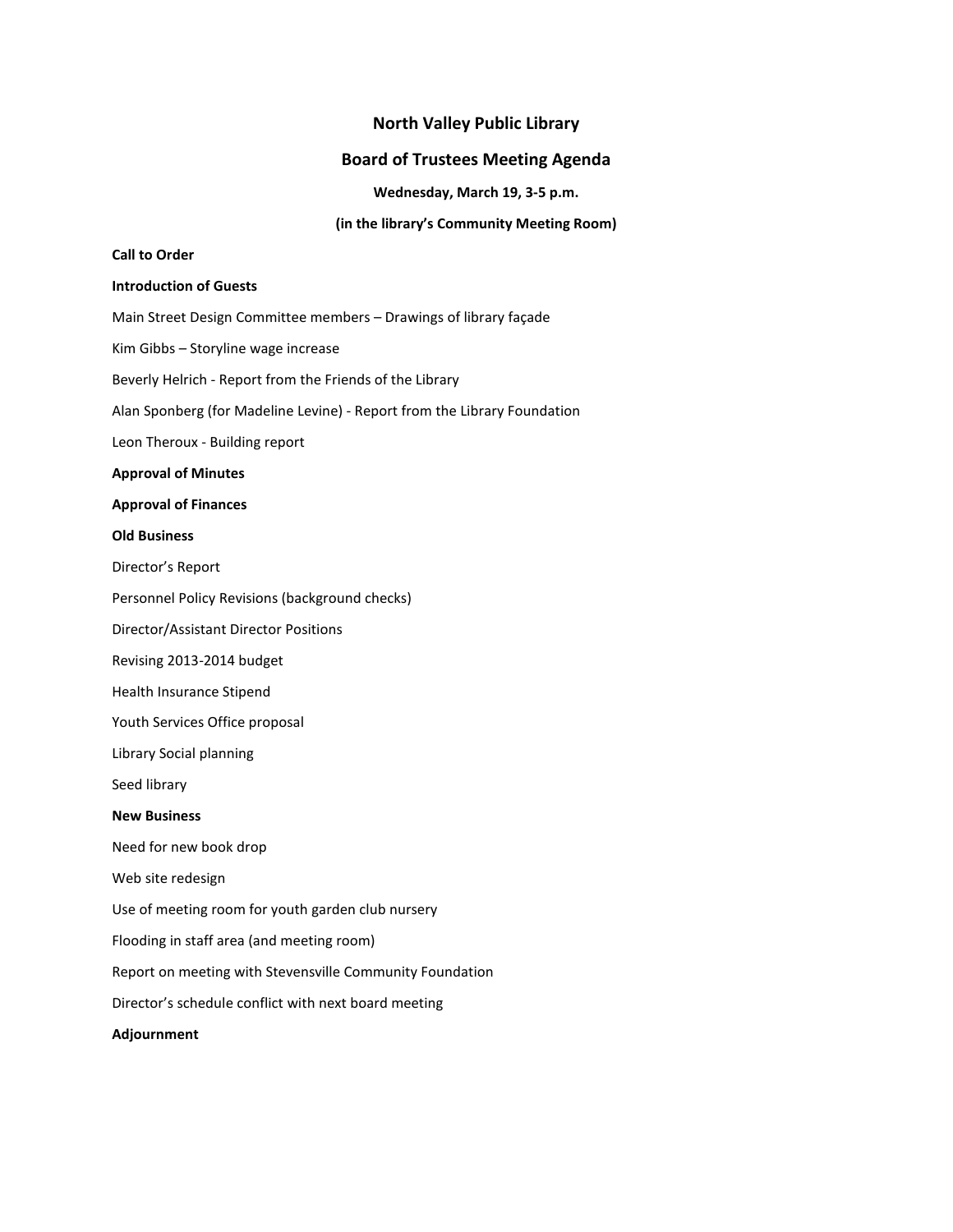North Valley Public Library Board of Trustees Special Meeting, March 28, 2014 Minutes Joanne A. Charbonneau, Chair Ed Harrison Alan Sponberg Toba Winston Renee McGrath, Acting Director Guest: Leon Theroux

Meeting was called to order at 1:00 pm.

The Health Insurance Stipend was the first business to be discussed. Renee recommended that we change the Health Insurance Stipend to post-tax instead of pre-tax to comply with ACA guidance for 2014. After discussion Joanne stated: I move that we hire an accountant to advise us about past taxes that we owe for the HRA from January through March and that we authorize Renee to pay the appropriate taxes, that beginning April 1st the former Health Insurance Stipend be changed from pre-tax insurance stipend to post-tax health benefit. Ed seconded the motion. The motion was passed unanimously.

Payroll Preparation was the second business to be discussed. There was discussion about the pros and cons of outsourcing this task versus doing it in-house. There was consensus to look at how other small independent library districts handle this task. Joanne stated: I move that instead of outsourcing or hiring an accountant that we have two staff members shadow Renee beginning with the next payroll and that those two staff members will be able to do the payroll in June. Ed seconded the motion. The motion was passed unanimously.

The third order of business was the library cleaning position. Joanne made a motion that we accept a proposal from Pam Hawkins to clean the library for 8 to 10 hours per week at 10 dollars per hour as an independent contractor. Toba seconded the motion. The motion was passed unanimously.

The fourth order of business was the roof damage caused by snow buildup. Renee said the insurance adjuster would appear on Monday, 31 March to assess the damage. Any decisions on roof repairs will need to wait until we hear from him. Action deferred on this item.